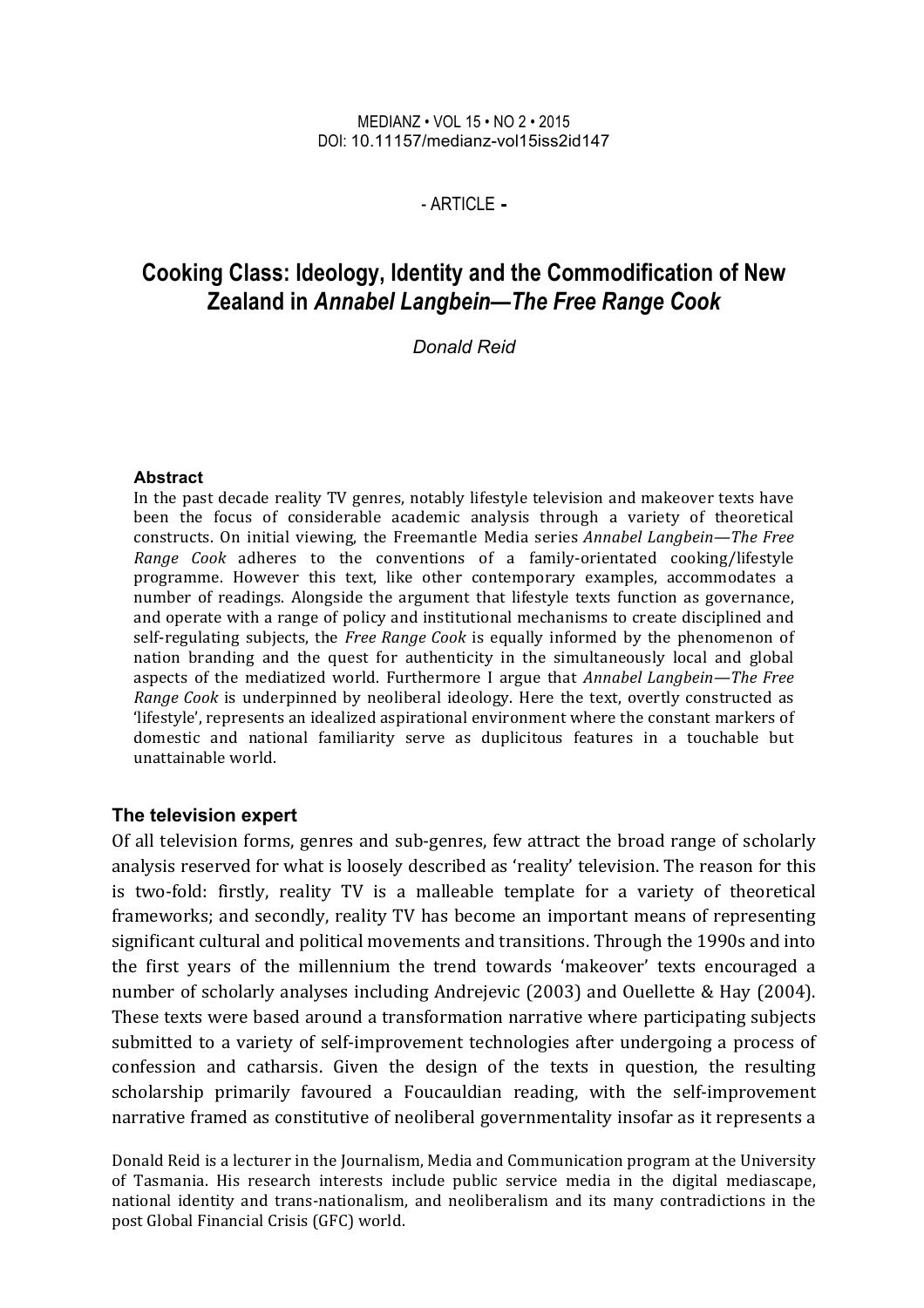contemporary non-state mechanism operating as a disciplinary and normative technology (see Rose 1996; Sender 2006). From 2008 there has been a shift in the marketability of certain genres as the post-global financial crisis (GFC) environment has influenced the public's notions of personal consumption and lifestyle. The perennial subjects for factual television, including food, travel and real estate-based formats, have come to reflect elements of this new fiscal consciousness in programs that display an overt down-sizing narrative (Thomas 2008).

Besides the durability, marketability and adaptability of the narrative design, the success of reality TV texts have become reliant on two additional elements: i) the presence of an engaging host, and ii) the attractions of location. Tania Lewis  $(2012)$ observes that the convention of factual television has demarcated the host's role by virtue of the 'different values and logics' (581) of specific formats or subject matter. The *expert* is 'associated with high culture as well as with the modes of rational knowledge and techniques of social organisation that accompanied the rise of the modern state' (581), the *celebrity* is 'co-extensive with popular and consumer culture'. The collapse of this distinction into the role of *celebrity-expert* is arguably the defining feature of reality TV and a constitutive element in the genre operating as a form of governmentality. Here the cultural authority afforded celebrity is imbibed with the illusion of democracy and egalitarianism while the narrative promotes the rationale of self-improvement and a capitalist logic towards one's subjectivity.

Alongside narrative and format, the reality and lifestyle genres are often incorporated into travel programming, resulting in a further hybridization of a show's objective between 'information and spectacle' (Brunsdon et al. 2001). The successful host, when situated in the right location for the narrative, becomes a 'living brand' (Lury 2004: 93) that simultaneously teaches the viewers a range of practical guides to improve everyday living while representing a life few could realistically replicate. The combination of location and presenter varies according to the text and audience, some representing the urban and suburban (Nigella Lawson, Martha Stewart), others the rural or semi-rural (Hugh Fernley-Whittingstall). This categorization is further refined when the physical location is a central feature of the narrative. The travel/food crossover is an established genre in its own right and over the last five year this has been nuanced into more specific lifestyle-specific texts. Series such as *The Little Paris Kitchen: Cooking with Rachel Khoo* or *Made in Italy with Silvia Colloca* are two recent examples where the host acts both as expert and an informed-insider travel guide.

The collection of series hosted by chef Annabel Langbein represents New Zealand's contribution to the lifestyle/travel/food genre. Across the series *Annabel Langbein: The Free Range Cook* (2010), *Annabel Langbein: Simple Pleasures* (2012), and *Annabel* Langbein: Through the Seasons (2014), Langbein fulfils the role of expert-host,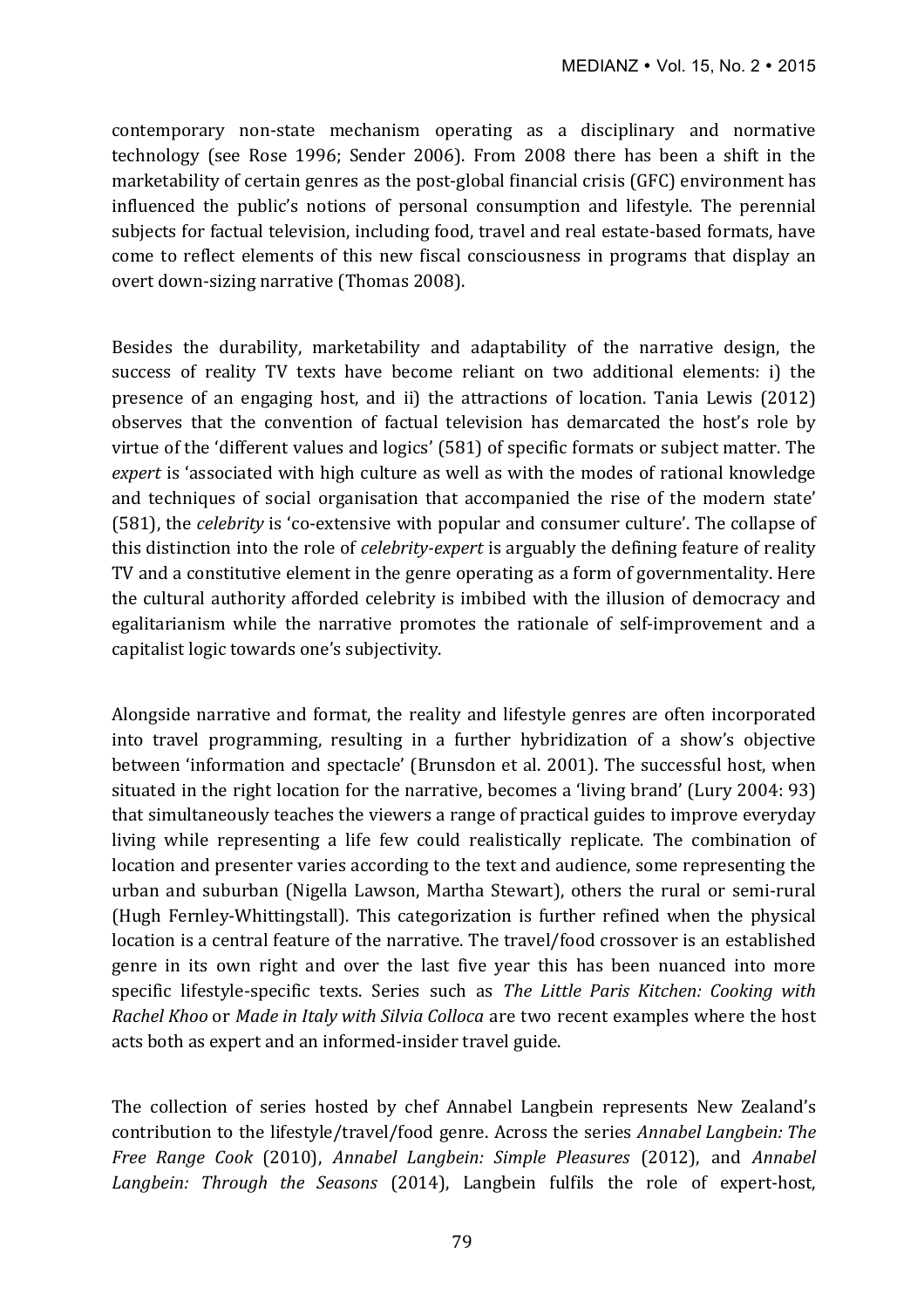demonstrating how to prepare a range of dishes made from high quality, locally-sourced produce. By setting the series at Langbein's own property in the picturesque town of Wanaka in Central Otago, the text also functions as tourism promotion, taking the viewer to a number of attractive South Island locations as part of the show's food sourcing narrative. Langbein's credibility is based on her existing public persona as cook and author. This includes publication of 18 cookbooks, work as a food columnist for a variety of publications and as a guest on numerous radio and television lifestyle programs in New Zealand and internationally since the 1980s. Previously she has been contracted by the governmental body Trade New Zealand to promote local goods in existing and potential export markets. Langbein's brand extends across media, with each series of the *Free Range Cook* is accompanied by a new cookbook and supported by an extensive web and social media presence. The series now screens internationally, in the United States on PBS affiliate stations and on the Australian Broadcasting Corporation.

Lifestyle television such as the *Free Range Cook* series represents a highly ideologicallydriven textual form that draws on a range of national and historic tropes in order to perpetuate a dominant set of values and ideals. These texts provide a complex but useful example of the media's role in contemporary power and governance structures. Since 2008, a number of lifestyle texts have assumed a socio-political advocacy of downsizing as a reaction to excessive western consumption associated with the cause of the GFC. In a number of instances the prevailing economic climate has given rise to particular form of class-conscious derision incorporated into a paternalistic narrative. For example, in the publicity for his 2013 series *Jamie's Money Saving Meals*, celebrity chef Jamie Oliver stated both his desire to help people and his bewilderment at the lack of self-awareness and motivation demonstrated by the subjects of his series.

I'm not judgmental, but I've spent a lot of time in poor communities, and I find it quite hard to talk about modern-day poverty. You might remember that scene in Ia previous series] Ministry of Food, with the mum and the kid eating chips and cheese out of Styrofoam containers, and behind them is a massive fucking TV. It just didn't weigh up. The fascinating thing for me is that seven times out of 10, the poorest families in this country choose the most expensive way to hydrate and feed their families—the ready meals, the convenience foods (Deans 2013).

Oliver's statements pointedly represent the neo-liberal underpinnings of lifestyle television. While other texts are less overtly political, the lifestyle genre remains, I suggest, framed by a neoliberal agenda. The setting and tone of Annabel Langbein's series are quite different from Oliver's political subject matter, but there are commonalities in the way such series favour notions of self-reliance (and with that the implied countering of governmental intervention and welfarism) and self-discipline that underpin the rhetorical basis of neoliberalism's place in the popular imaginary. Following Stuart Hall's classic analysis of the cultural and ideological ascendency of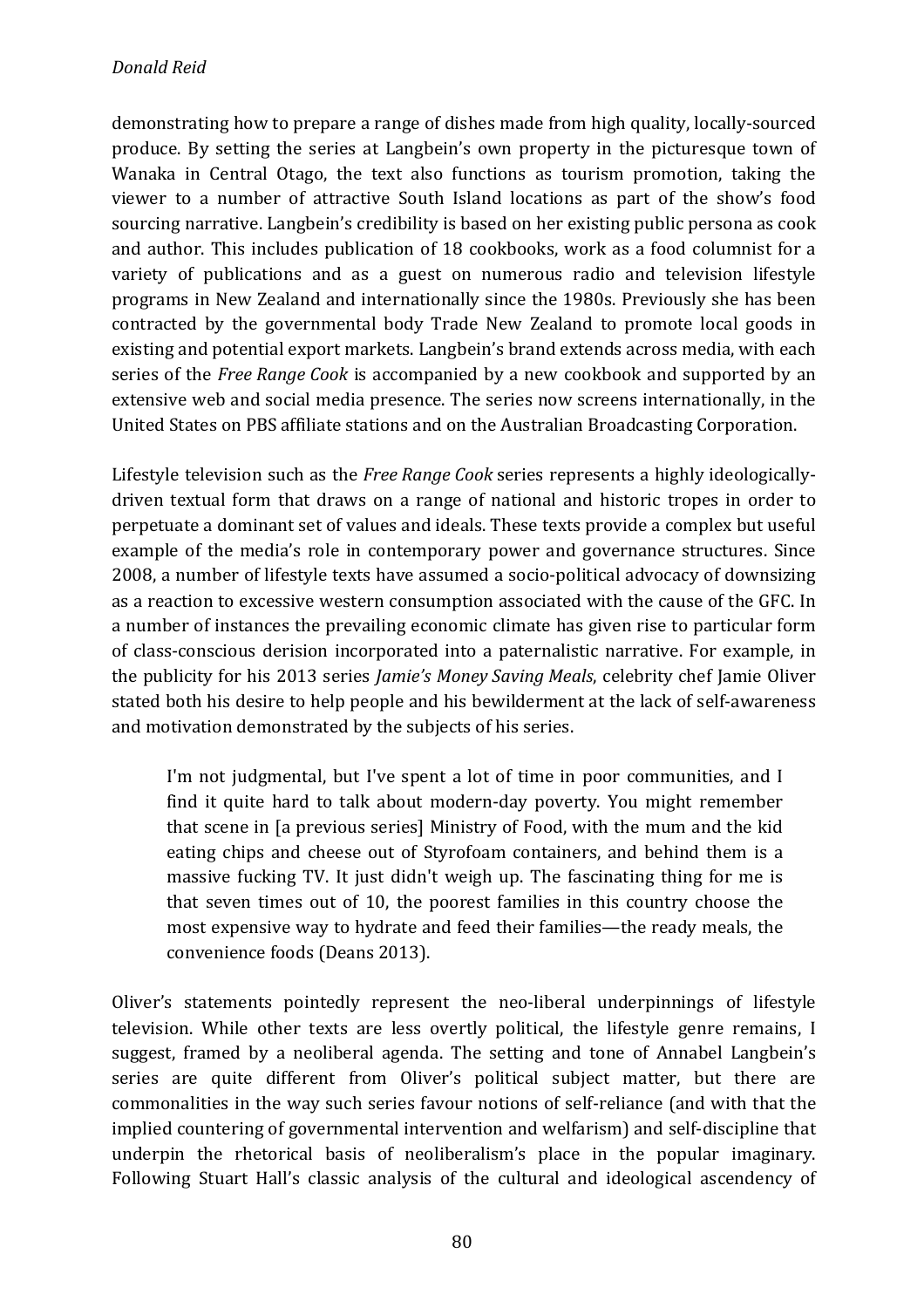Thatcherism (1988) and drawing on accounts of neoliberalism as ideology and the production of the consumer-citizen, this paper examines the lifestyle genre, and the Annabel Langbein series in particular, as both an ideological tool and a vehicle for the production of subjects.

This paper's purpose is to counter the notion that 'lifestyle' texts offer either a portrayal of authentic practices or that they can be situated as an opposing narrative to the globalized consumer culture. Instead I suggest that the Annabel Langbein series is essentially part of the neoliberal ideology that has dominated New Zealand's cultural, political and economic spheres since the 1980s. The text represents an idealized and unattainable version of the New Zealand lifestyle that draws on particular historic and cultural tropes but ultimately serves the dominant neoliberal agenda. Therefore, when considering the appeal of Langbein's series, a set of overlapping definers must be considered. These include lifestyle texts as cultural artefacts in the post-GFC climate; lifestyle texts as a neoliberal mechanism to promote an individualized form of discipline; and the *Free Range Cook* as a vehicle for national commodification.

The following section provides a brief overview of the ideological development of lifestyle television. Firstly a comparison between the instructional paternalism of earlier incarnations of the factual genre and the contemporary lifestyle television model that focuses on participant experience. Secondly, I discuss how lifestyle texts operate in the creation of subjectivities; how certain programs function ideologically by drawing on recognizable class distinctions, or through attractive tropes associated with national identity (for example the reiteration of rural-ness and self-sufficiency running through the *Free Range Cook*). Situated in the context of neoliberalism, these tropes represent the governmentalization of contemporary society, framed through lifestyle television and articulated as the logic of ethical responsibility and conservation. I continue this analysis into the engagement of the *Free Range Cook* as a vehicle for both neoliberal ideology and the creation of subjectivity, as well as in the final section, where I examine the text as part of the process of national branding.

# Factual television: from instruction to symbolic violence of class distinction to the **gentle narratives of downsizing**

The lifestyle sub-genre has a particular lineage that extends deep into the history of television forms and formats, including food, gardening, DIY-renovation, and travel programming. The objectives and consequences of this programming is manifest in distinct ways. The dominant reading (and taking into account the various institutional and governance models and genre trends over the years) is that they perform an instructional role. With specific reference to the BBC, Charlotte Brunsdon suggests that the contemporary lifestyle genre retains something of the educative function of the Reithian 'educate, inform and entertain' maxim (Brunsdon 2004: 75). However the concept of 'lifestyle'—as opposed to 'hobbyist'  $(86)$ —programming is contained in the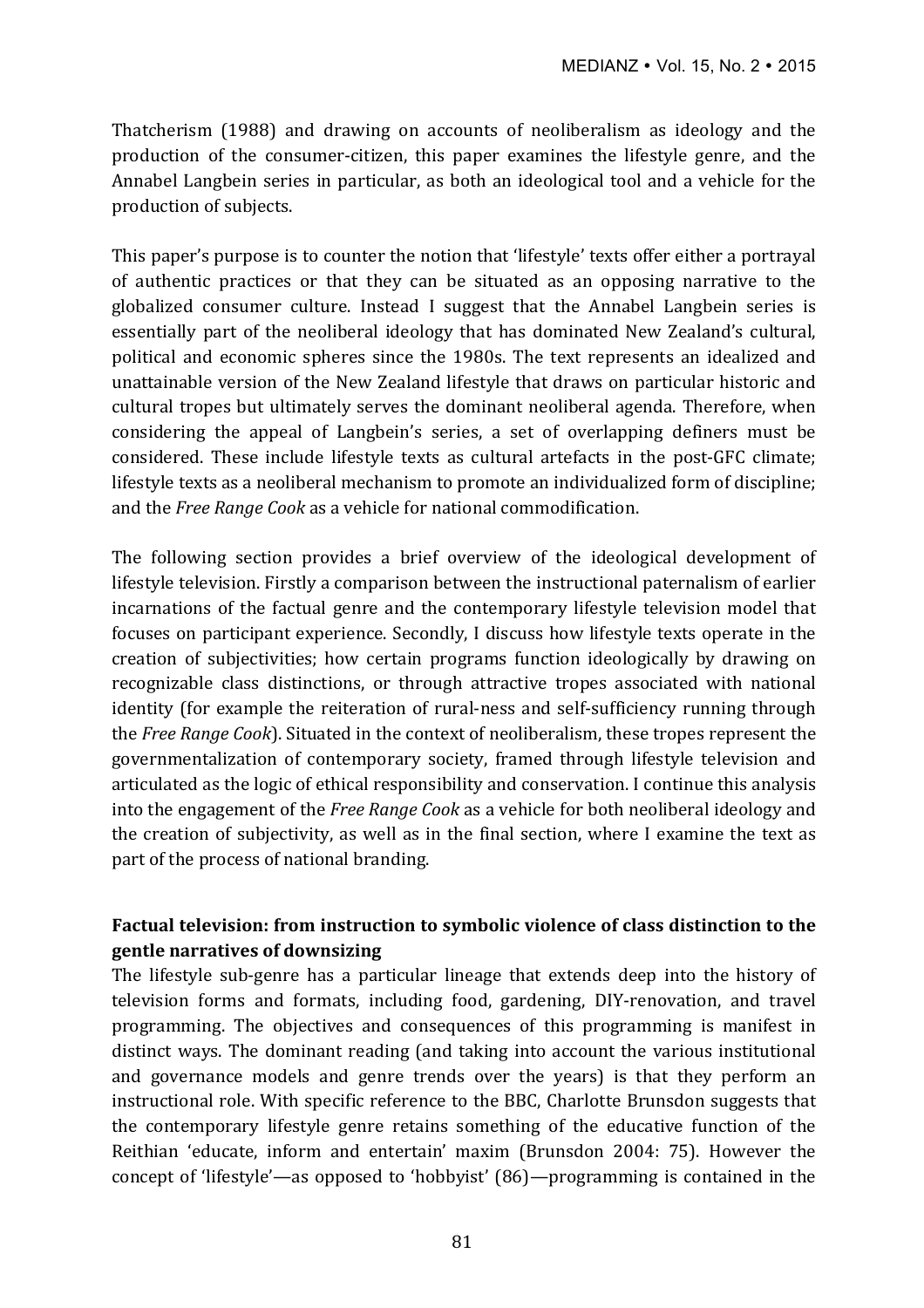totalizing formulation of how one might live, rather than the instruction on performing a given task. This is not to suggest that the Reithian maxim was politically neutral, it is, moreover, greatly infused with the middle class paternalism of its age (Avery 2006). But the political and cultural influence exerted by current media forms is demarcated from the reformist ideals of the Reithian agenda by its staunchly individualistic methods and personalized outcomes. Thus what separates older forms of instructional television from its contemporary iterations is the transition in focus from the task itself to the experience and transformation of subjects. The transformative element in the competitive makeover sub-genre readily lends itself towards a Foucauldian reading through the overt improvement narrative of the text and, following Ouellette  $\&$  Hay  $(2008)$ , the post-welfare agenda of neoliberalism that these texts represent through the reiteration of the objective of self-improvement  $(472)$ . Even when the process of transformation is facilitated by expert assistance (such as the trainer, the surgeon or the confessor) the narrative always situates these changes as being produced by the will and fortitude of the subject themselves. But the dominant reading of these texts is based on pre-conceived cultural norms and, in the case of lifestyle television, class division remains a prominent, if not-articulated, means of subjectification.

The notion of class is constantly being reproduced in reality/lifestyle texts. Narrative focus on individual participants notwithstanding, there remains divisions between the subject and the expert that readily sustains class analysis. In the United States class differentiation often intersects with racial divisions, the articulation of which is increasingly politically problematic. As Theo David Goldberg (2009) explains, a symptom of neoliberal ideology (when incorporated into the sematic and attitudinal transformation derived from the politics of multiculturalism and recognition of diversity) has been a de-emphasis on race as a stratification in favour of socio-economic position, as the latter offers a more mobile set of significations even for severely disadvantaged subjects. Therefore in aspirational/neoliberal texts, such as *Extreme Makeover: Home Edition*, the focus of the profiled subjects is on economic hardship and not the systemic disadvantage created through institutional racism. However, as postgraduate law student Zach Newman writes, the contemporary socio-political culture of the United States, coloured as it has been by the deaths by law enforcement officers of Trayvon Martin in Sanford and Michael Brown in Ferguson, needs to be realigned in order to acknowledge the 'social stratification and subordination, and the continuity of racism' (117) that pervades culture and society in the United States.

Contemporary Britain shares with the United States the prevailing culture of colourblind neoliberalism in regards to race, however the stratification of class is a familiar trope in popular culture (Brunsdon 2004; McRobbie 2004) and is transferred across popular entertainment genres. Drawing on Bourdieu's concept of cultural production, Angela McRobbie's analysis of the British series *What Not to Wear* and *Would Like to Meet* illustrates the deployment of expert-host and the wider framework of the narrative itself as a form of 'symbolic violence' perpetrated by the (middle class) host onto the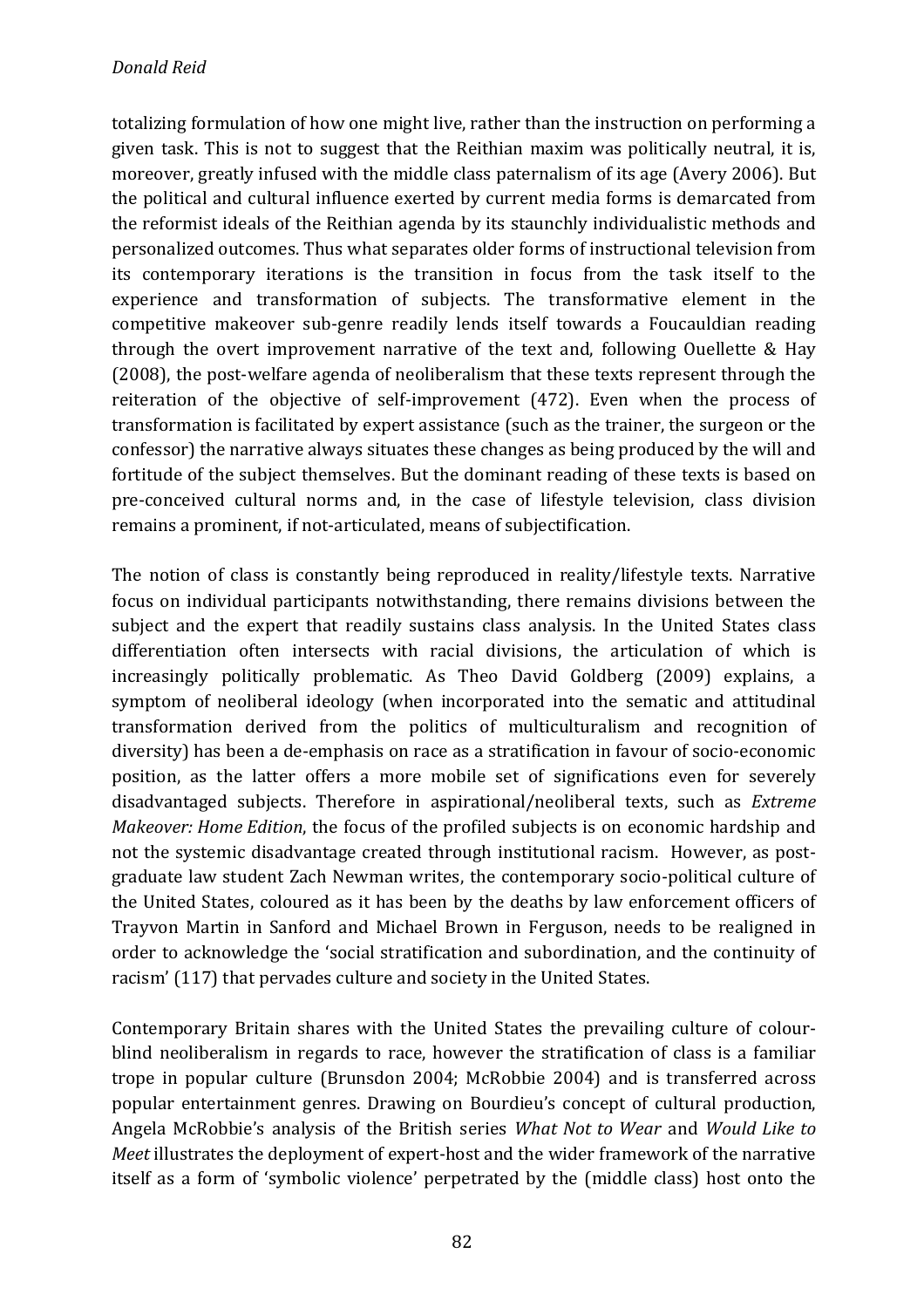(working class) subjects (McRobbie 2004, 99). In contemporary television a dual form of subordination occurs. Program narratives require people to shape themselves, to be adaptable, to become employable and willing to constantly improve themselves. However the broader cultural setting also establishes set perimeters of what is acceptable behaviour, with these perimeters based (albeit silently) on class.

Denigration, however is now done with a degree of self-conscious irony, both presenters and audiences are assumed to know that no harm is intended and that, in post politically correct times, that this is just good fun. It is now possible, thank goodness, to laugh at less fortunate people once again. (100)

This emphasis on class distinction has become hyper-visible through ubiquitous repetition in popular media, and within a cultural environment where issues of personal identity intersect with consumption the focus on class is situated in the discourse of choice. The inference is that individuals' choices are made not because of economic factors, but because of personal taste. Since the GFC, the interaction between economic and cultural capital in the narrative of reality and lifestyle TV has become complicated. In what David Cameron described as the 'new age of austerity' (Potter & Westall 2013, 155) the economic element in class distinction has been ostensibly reversed. Here the celebration of 'down-sizing' (Thomas, 681), the re-invention of craft and a retreat from urbanisation and excessive consumption have become important thematic elements in lifestyle television as a sub-genre of factual TV.

Hesmondhalgh (2006) also applies Bourdieu in examining the media's role in cultural production, returning to Bourdieu's scale of economic capital against cultural capital. However the neoliberal undertones of lifestyle television mean that rather than providing a counter-narrative to the prevailing neoliberal and consumerist agenda, lifestyle texts merely represent a new articulation of the dominant economic and cultural logic. In some cases, the fissure between the message presented in the texts and the underlying neoliberal logic is overt. Thomas points to the British real estate-based series *Relocation Relocation* in which the remedy for contemporary lifestyle stress is the purchase of a second house; or the 'downshifting experiment' conducted by Hugh Fernley-Whittingstall through his *River Cottage* brand, in which the narrative of selfsufficiency and small enterprise is seemingly at odds with the extensive business elements associated with the series, including ancillary media products, food products, cookery classes and restaurants.

Despite these gaps, there is widespread popular appeal for lifestyle programming. Unlike the transformation narratives popular in other reality TV sub-genres, the lifestyle text lends itself toward a politically neutral reading. However the expert-led narratives, the role of the host, their practices and the program's setting carry significant ideological weight. Annabel Langbein's *Free Range Cook* series represents an idealized version of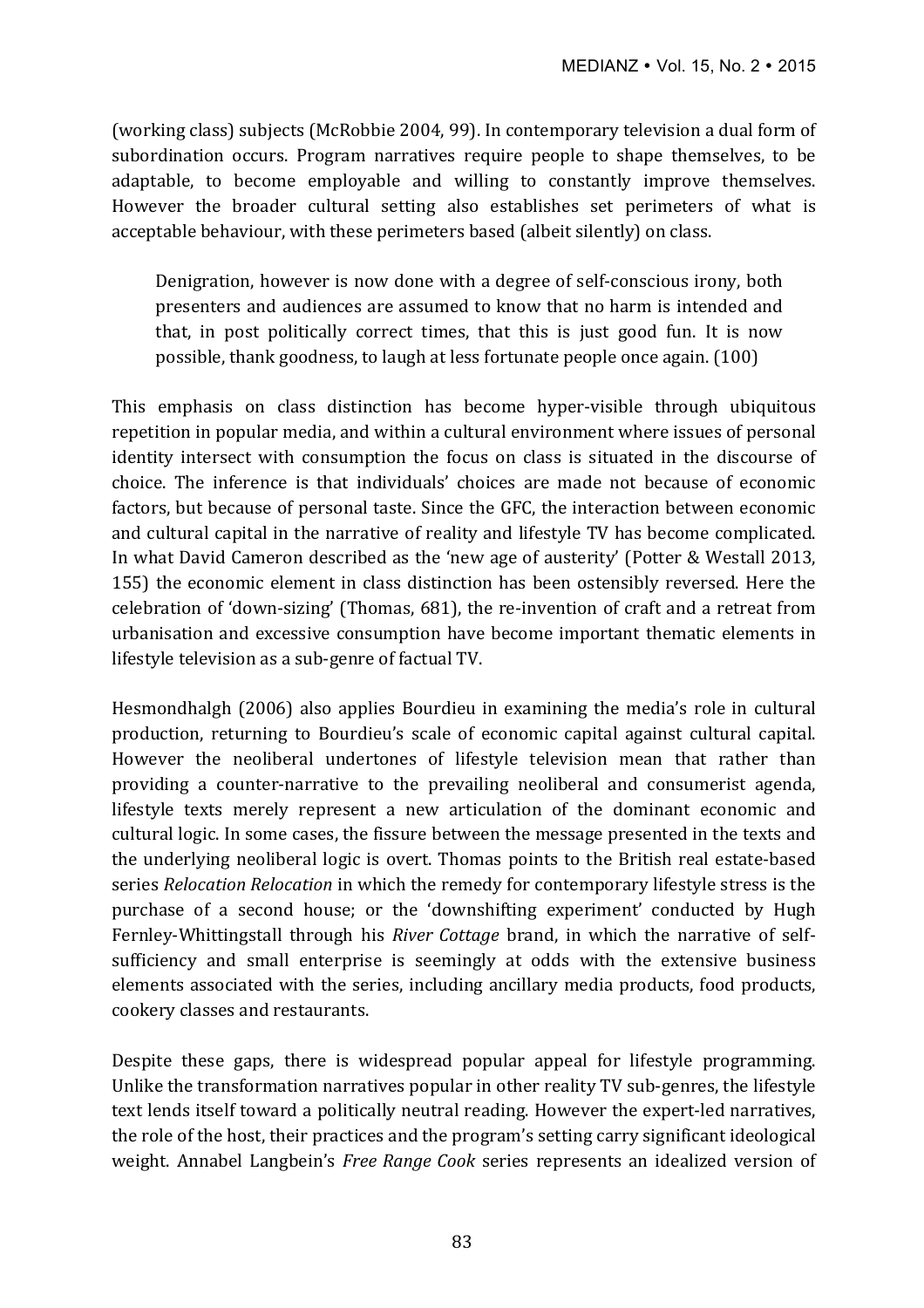rural New Zealand life in a similar fashion to Fernley-Whittingstall's depiction of selfsufficiency in Britain. Alongside similarities in genre, a number of parallels can be made in both the on-screen and off-screen personas of Langbein and Fernley-Whittingstall. Both hosts are members of the influential middle class. Fernley-Whittingstall, the son of celebrated writer Jane Fernley-Whittingstall, is Eton and Oxford educated and related by marriage to British Prime Minister David Cameron. Langbein, who spends her time between houses in the exclusive Auckland suburb of Remuera and the South Island resort town of Wanaka is married to millionaire businessman Ted Hewetson—affording them the ability to inhabit their respective exotic locales and also providing them with a platform of ideological superiority from which that may deliver a normalizing treatise on practice and behaviour. These hosts 'function as standard bearers for middle class family values, for certain norms of citizenship and also for safeguarding the valuable cultural capital accruing to them and their families through access to education, refinement and other privileges' (McRobbie, 101). In this respect, Fernley-Whittingstall and Langbein's advocacy of the simple life is fundamentally disingenuous. But rather than merely portray to an audience an unattainable life, the narrative of these texts incorporates ideological and disciplinary elements. Furthermore, the valorisation of labour on which the narratives are driven and the commodification of place situate these texts as part of the dominant neoliberal hegemony. The attraction for audiences of the *Free Range Cook* is therefore based on two interlaced elements: Langbein's idealised persona, and the appeal to a mythologized articulation of New Zealand cultural identity.

In the following section I situate these elements in the context of neoliberalism by firstly drawing on Stuart Hall's seminal analysis of the ideological appeal of Thatcherism to examine lifestyle texts as perpetuating a familiar but unattainable version of New Zealand life and the disciplinary aspect of lifestyle programming. Secondly I argue that the *Free Range Cook* is an element in the commodification of New Zealand cultural identity, writ large in process of nation branding.

## **Neoliberalism as Ideology**

Neoliberalism constitutes a program of socio-economic transformation from a statecentric model to one built on the dynamism of private enterprise and with that the potential and capacities of individuals (Harvey 2005). The transformation of the political state represents a re-ordering of the state's economic framework. The response to this transformation of the state's role by cultural producers has been the development of texts that celebrate the productive virtues of private enterprise, and its metaphorical cousins, self-reliance, hard work and capital gain. For Stuart Hall, the act and depiction of work is fetishized in modern neoliberal economies, 'not since the workhouse has labour been so fervently and single-mindedly valorized' (Hall 1998, 83). Lifestyle narratives reinforce this trope through both literal demonstrations of work and via the metaphorical representation of the fruits of labour. In the case of the *Free Range Cook* the bucolic existence, notably the acre-wide kitchen garden on the shores on Lake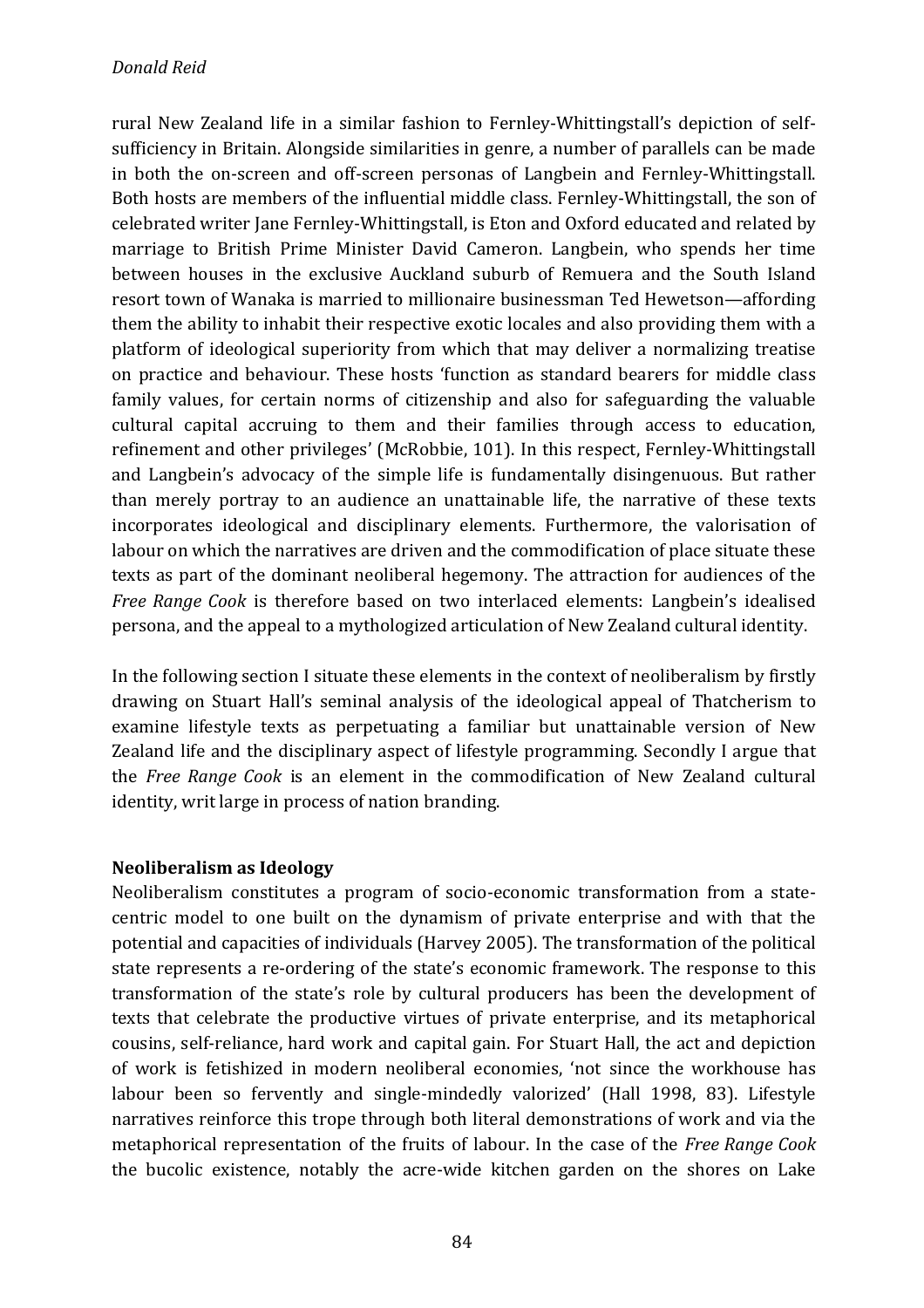Wanaka is symbolic of the latter. The retreat from the state-ist framework towards a culture based on individual enterprise represents the inverse of the Keynesian agenda that had been regarded as integral to New Zealand's internal and projected image through most of the twentieth century (Collins & Kessing 1987). But in the logic of contemporary neoliberalism this disconnect is ideologically resolved by the text's hailing of various mythic elements associated with national identity: food production, self-sufficiency and the moral value of rural life (I will return to this topic in the following section).

The perpetuation of an idealized version of national identity, coloured and framed through a neoliberal lens lends itself to comparisons with Stuart Hall's analysis of the British Conservative Party's nationalist and mythologizing rhetoric during the Thatcher years. The rise of Thatcherism was 'conceived on no narrow economic basis. The aim was to re-construct social life as a whole around a return to the old values—the philosophies of tradition, Englishness, respectability, patriarchalism, family and nation' (Hall 1988, 39). In the rhetoric of the 'new right' these values are normalized as attainable through work. For Hall, Thatcherism's principal achievement was to gain electoral popularity among communities most adversely affected by the government's monetarist and privatisation agenda (notably the unskilled and semi-skilled workforces) through a combination of popular nationalism—in this case dramatically symbolized by the Falklands War in 1982-3—and the rhetoric of social discipline that stressed the economic necessity of the government's policies but promised better fortunes to come (40-1).

What connects the political rhetoric of 1980s Britain with media depictions of the good life in post-millennial New Zealand is the vawning divide between the promises offered by the fruits of labour and what outcomes are actually achieved and attainable. Hall notes that despite Thatcherism's efficacy at 'defining new contours of political language'  $(41)$  and the establishment of a range of policies aimed at achieving high productivity and re-vitalizing a flagging economy, on the whole these ambitions failed to materialize. However despite this failure the aspirational ideology associated with neoliberal capitalism fuels its ongoing appeal. The media is an integral element in perpetuating this promise. Potter & Westall (2013) observe (again in the context of Britain) that post-GFC politics of austerity has been re-framed in popular culture through the hailing of a nuanced form of nostalgia that includes both the down-sizing narrative and an ironic but comforting reading of popular nationalism: illustrated in the ironic re-emergence of the "keep calm and carry on" logo from its World War Two origins. The aspirational narrative relates to a constructed ideal Britain. Ironically both are depicted as an antidote to the boom and bust vagaries foisted on the public by monetarist policies, but are also conceived as representing individual agency and a 'new localism' where selfsufficiency represents a 'moral, ecological and economic good' (Potter and Westall, 161). The focus on agency is aligned with Nikolas Rose's observation that neoliberalism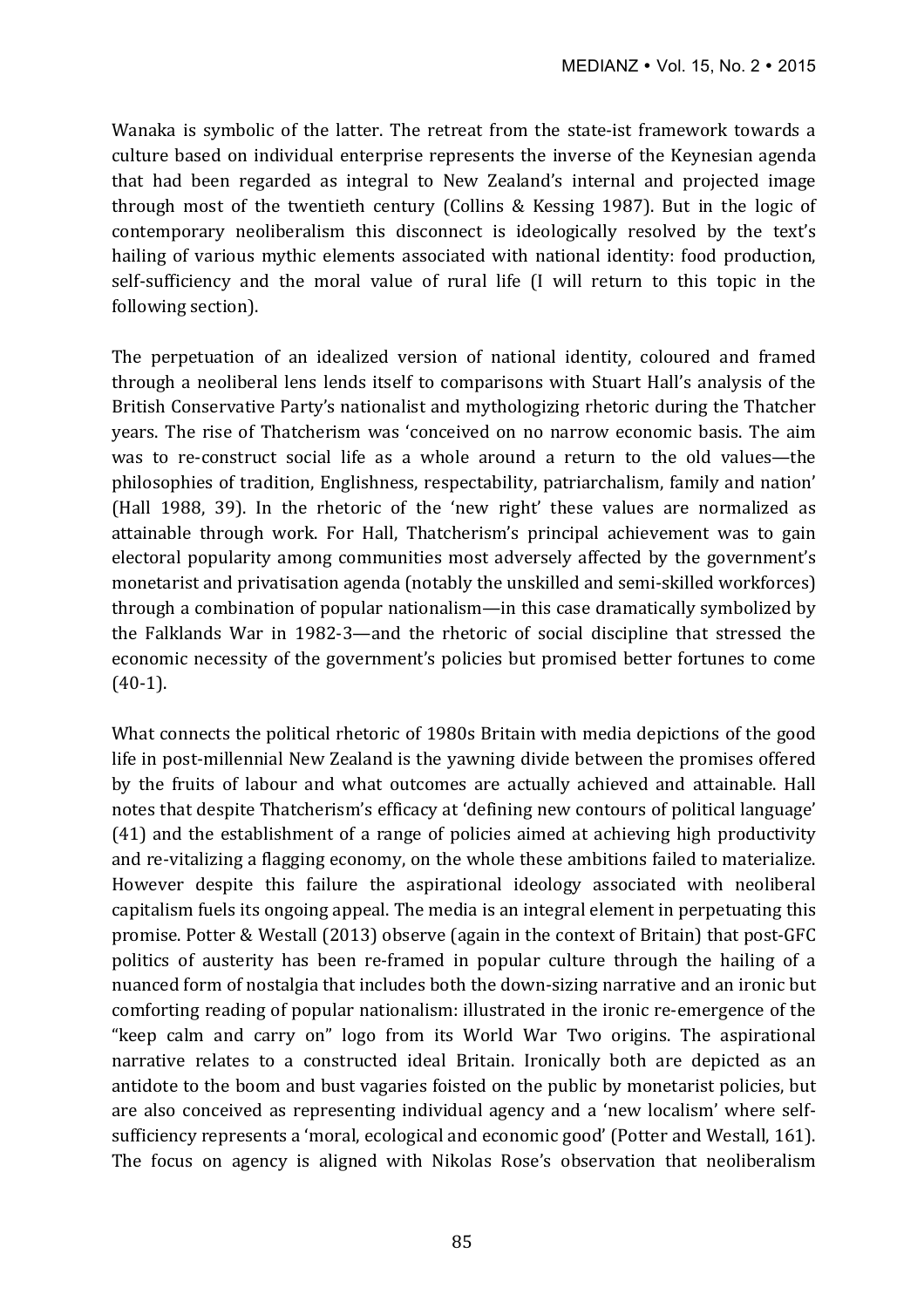constitutes the responsibilization of citizens over their lives (1999), thus returning to Harvey's primary definition of neoliberalism as a retreat of state enterprises and the advance of private interests. But as I have noted, rather than portray this in the language of risk and fear, contemporary media texts convey individual agency as empowering, enlightening and, as Potter and Westall note, morally virtuous. Lifestyle, therefore, signifies two overlapping concepts. The first is aspirational; the second is akin to class or culture (in a form primarily associated with Raymond Williams), that being 'expressing and identifying social groupings and sub-groupings which are connected to, and intersect with, factors such as class, gender, sexuality, age, ethnicity and "race", but which cannot necessarily be straightforwardly mapped on to these formations' (Thomas: 682). Lifestyle, as it has developed in neoliberal societies and represented in media texts, is partially normalized as an expectation and as a right, but is also rarefied.

The lifestyle text is a space where the ideological interpretation of the ideal citizen combines with practices and techniques designed to create subjectivities. The perimeters of makeover and lifestyle TV provide an effective analogy for contemporary neoliberal society. Following Ouellette and Hay, the conventions of makeover television constitute governmentality through the creation of the enterprising subject. The narratives of specific shows make the creation of subjectivity explicit through the transformation of un-disciplined (and invariably unhappy) subjects into productive, controlled and self-regulating citizens. Lifestyle television offers a far gentler hostaudience relationship, but the inherent objectives are the same. The genre downplays the competitive and overtly commercial aspects of reality TV, but the principal rationale remains of improving the lives of the subject-audience. Here, the recognizable attributes of the neoliberal subject (the desirable end-product of the transformation narrative) are situated alongside specific ideological conditions, notably elements perpetuating particular tropes of national identity. David Chaney (1996) notes the concept of lifestyles is symptomatic of a mediated, neoliberal culture where consumption choices dictate identity roles. But when these choices are situated in the context of national identity they contain characteristics that perpetuate familiar and favourable nationalistic attributes. Thus programming belonging to the variants of the travel/lifestyle genre, including the *Free Range Cook*, can and do have a role in the process of nation branding, especially if they are screened internationally. National branding is a conservative process. As Somogy Varga notes in reference to the directives of Branding New Zealand, the rationale of these bodies is to 'consolidate and formalize' (829) the existing (stereotypical) portrayal of the nation state. In the case of the *Free Range Cook* this means an embrace of various tangible and intangible features that dominant the perception of New Zealand including the primacy and perceived authenticity of rural life and its related signification to attributes of egalitarianism and self-sufficiency. 

National branding is a phenomenon born of globalization and neoliberalism but one that constantly reiterates and intensifies preconceived notions of national identity. This is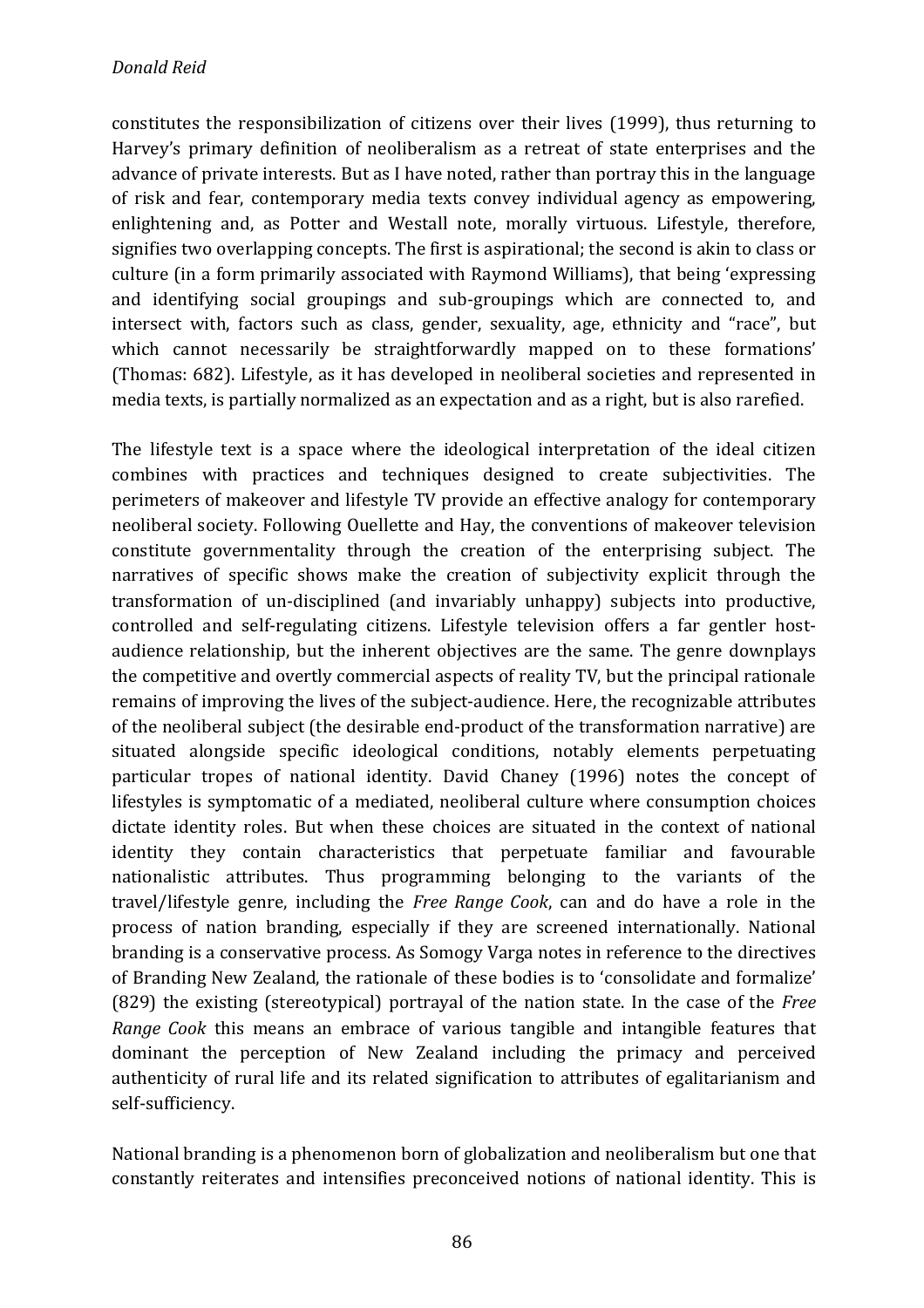based on seemingly contradictory elements, but ones that are resolved via the process of commodification and within the post-modern re-imagination of nationhood. Firstly, the dominant cultural impulse in the past half-century has been the de-coupling of personal identity from citizenship. The cultural logic of post-colonialism has provided individuals with a range of non-state means of asserting personal identity, ethnicity, religion and sexuality being among the most prominent (Hunt & Purvis 1999). Occurring concurrently with the freedom towards identity formation has been the commodification of national identity that serves to re-affirm particular national traits. Secondly, particular tropes are reiterated despite being increasingly abstracted from material existence. In the case of New Zealand, the rural ideal and its associations with concepts of authenticity, naturalness and an esteemed version of morality are baselessly perpetuated. But despite the fissures between the material and imagined existence of the nation state, acceptance of the mediated form comes from both domestic and exotic consumers. Nationalism may represent a fiction insofar as it prescribes essentialness to an arbitrary location (Anderson 1991), but the ideological weight of nationalism remains a significant feature of the human condition (Bauman: 20). The *Free Range Cook* is underpinned by an idealized notion of New Zealand-ness replicated from the wider branded image of the country. Alongside the commodification of the physical landscape, the text draws on a range of familiar national traits in order to convey an authentic experience for the viewer.

## **The Free Range Cook, neoliberalism and the branding of New Zealand**

The rural ideal popularized in the conventional New Zealand national narrative and reiterated in texts like the *Free Range Cook* contradicts the high degree of urbanization of contemporary society (Perry 1994). The longevity and endurance of this fallacy is a product of economic as well as cultural factors.

Of the composite elements that comprise New Zealand's colonial identity, the analogous relationship between food production, the farmer, and the value (in cultural terms) and the worth (in fiscal terms) of the nation is significant. Both the narrative of the *Free Range Cook* and the crafting of Langbein's persona are based on the promise of Langbein's authenticity in regards to the concept of ruralness. The interlaced elements of Langbein's off-screen and on-screen personas, the portrayal of the New Zealand physical space and the mythic tropes of cultural identity together form a totalizing narrative. Here strategic emphasis is on elements of Langbein's biography that affirm her credibility as expert host.

At this juncture the notion of 'unattainability' demands definition. Langbein's public persona is based on her appeal to an idealised version of stereotypical New Zealandness, created through her backstory and her cooking/lifestyle expertise. I suggest this idealized version is comprised of the four terms in two contrasting pairs: the ruralurban and the domestic-professional, with both pairs representing fundamental aspects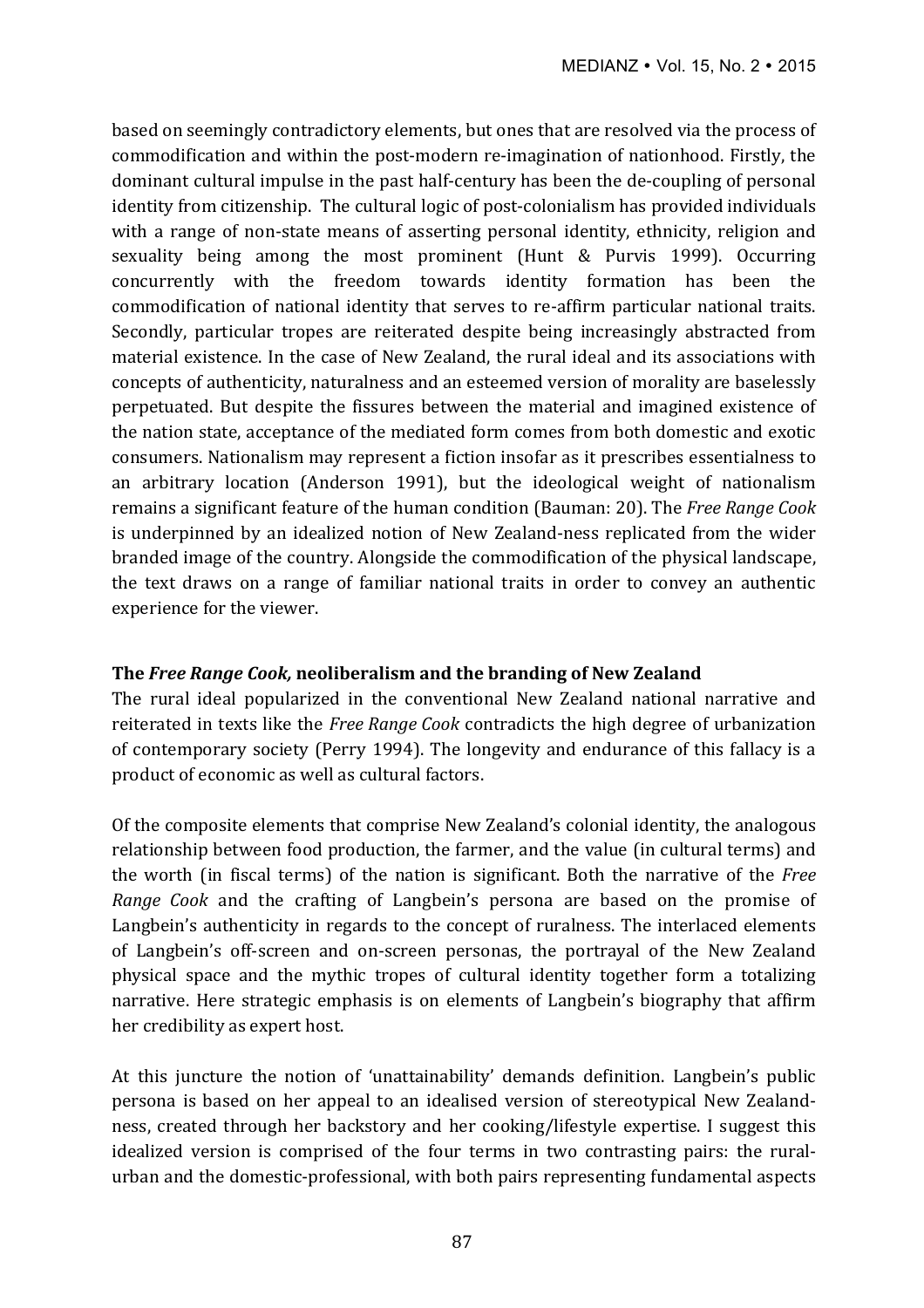of 'lifestyle'. Rather than emphasise one side of each pair and downplay the other, Langbein moves effortlessly between all four. In contrast with her British counterpart Hugh Fernley-Whittingstall, whose persona underplays both his privileged background and the enterprise elements of his media and food interests (Thomas, 690), Langbein effortlessly shifts between her urban and rural self. She situates herself between Remuera in Auckland and Wanaka in Otago, both representing the highest priced real estate in the country.<sup>i</sup> Furthermore, and most obviously, Langbein's texts represent her ability to deftly combine the domestic and the professional spheres. This may make Langbein a figure of envy, but also situates her as the personification of what Vikki Bell calls the 'liberal promise' (81) symptomatic of the general post-welfarist mythology that is easily reproduced in media texts. As I examine below, Langbein's authenticity and capability across a range of tasks are central to her persona and she employs these well. But rather than being established as a replicable lifestyle, the enviable aspects of Langbein's life and enterprise (her real estate, her domestic and professional life, her skill) are conceived for the audience as a performance of the perfect New Zealand existence. On one level, such notions can be articulated via a Barthesian reading, Langbein's Wanaka garden functioning as a signifier for the affluent rural-urban ideal. However, according to the notion of Bell's liberal promise and/or Lauren Berlant's notion of 'cruel optimism' (2011), the consequences of affect in the age of late capitalism has equal resonance. For Berlant, the central affect of modernity is the constant quest for the 'good life', even when 'the evidence of their instability, fragility and dear costs abound' (2). In contemporary New Zealand, with its colonial mythology and prevailing neoliberalism, the good life combines rural sustainability with urban entrepreneurialism. But if this is the promise of the liberal ideal, it is (to concur with Bell) highly unstable. The crux of the liberal and neoliberal ideology is one of risk and success, and because of this the notion of failure is also part of the narrative. Thus for a New Zealand audience well-versed in the precarious socio-economics of the free-market agenda, Langbein's success, her skill, her life in general, exists beyond the normal realm of goal-orientated work and instead represents the far end of neoliberalism's mythologized capability. 

This mythology is perpetuated in the media generated by and about Langbein, all emphasizing her multiple skills, desirable experience and especially her authenticity and capability in the rural and urban sectors. In an article titled 'Why we all want to cook (and live) like Annabel Langbein' (2006) for the online publication *Food & Wine*, Gareth Renowden describes events from Langbein's early adulthood that have informed her later personality and skill set.

It's hard to believe Langbein once made a living trapping possums and jumping out of helicopters catching wild deer for New Zealand's nascent venison-farming industry. A series of adventures eventually led her to cooking. In the early '80s, with a horticulture degree but no clear career goals, Langbein and a group of friends built a 52-foot catamaran, intending to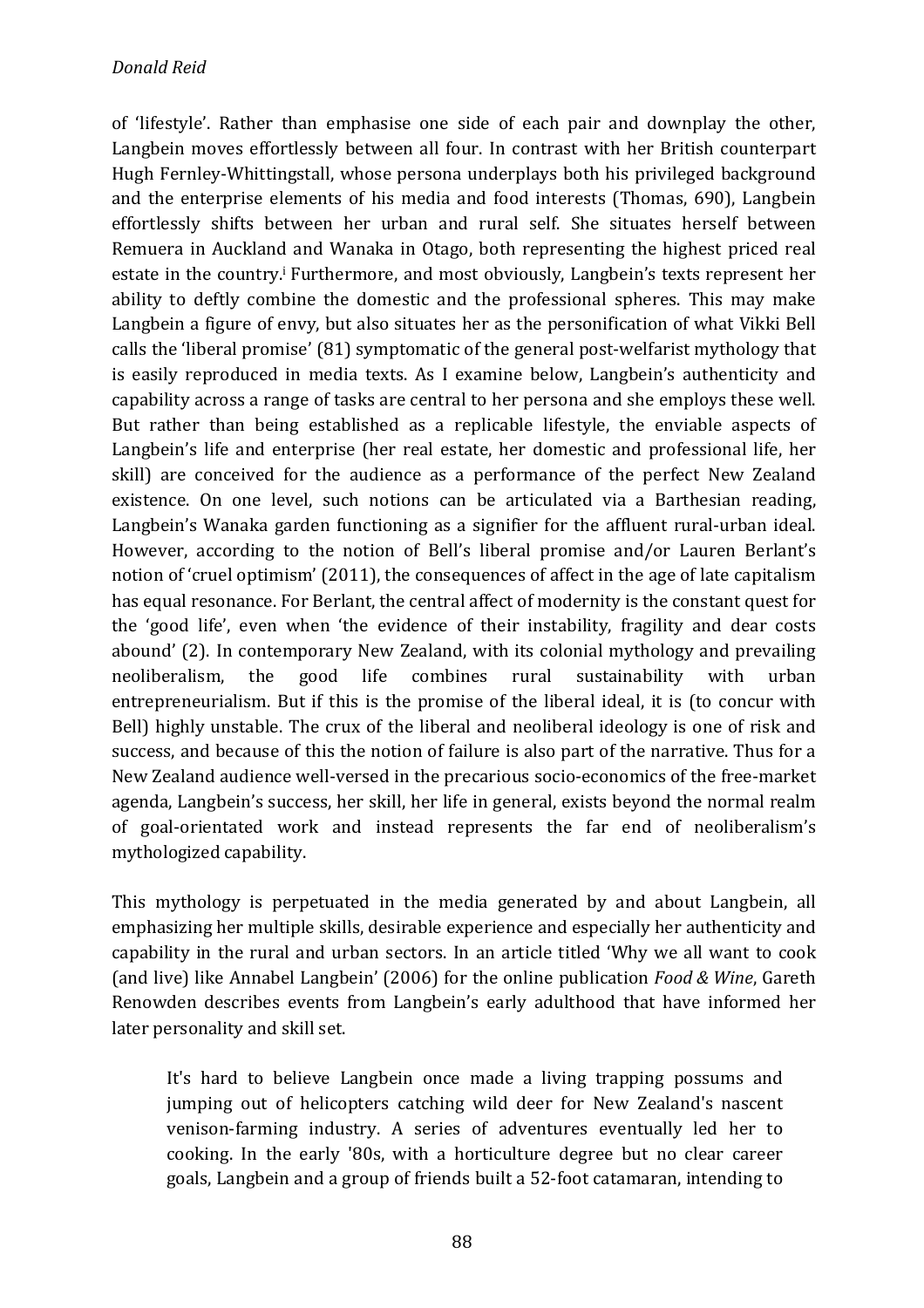sail round the world. They set off from Wellington at 8 p.m. on an autumn night, knowing a storm was about to hit. 'I was just stowing my gear when the first wave came through a porthole and soaked my bunk', Langbein recalls. 'Then I was sick every 15 minutes for the 10 days it took to sail round to Gisborne'. That's where she got off, to leave world travels until later in the decade.

In her own publicity material Langbein reiterates these qualities of capability, practicality and her own authenticity especially within a rural environment. Commenting on the vehicle she uses in the series, a 1978 Jeep A20, Langbein writes:

So here I was back in Wanaka with a truck that simply would not start, knowing I had no time to spare and no one to help me. It called for a hairraising James Bond type manoeuvre to jump-start the truck—a tight freewheeling turn on the hill, missing the wall by a fingerbreath, into a  $90$ degree turn for the narrowest of lanes in order to reach the bit that was steep enough to really get the old girl going—maybe 25 metres that ended wham at the main road with the early morning traffic.

I don't know if you have ever driven an A20 Jeep but they are actually quite big and high and very unwieldy. There is nothing glamorous about doubling the clutch to change gear or having to hold the brake on with one foot while you rev the motor with your heel and then slowly release the clutch with the other while you release the hand brake.

The celebration of Langbein's multi-facteted skill-set is part of the 'celebritization' of ordinary tasks (Lewis: 584) that is significant to the popularity of instructional reality TV. The description of Langbein's persona encourages multiple readings. Her image, projected via the text, exemplifies the 'intimate public sphere' (Bertant 1997), combining, firstly, a particular and complex representation of gender roles—Langbein both transcends and exaggerates conventional gender types as the home-maker, provider, driver and mechanic—and, secondly, a notion of New Zealand as an environment that can and does produce such subjectivities as almost an organic feature of its colonial culture.

The purchase and screening of the *Free Range Cook* on US and Australian television and Langbein's inclusion in Tourism New Zealand's 100% Pure New Zealand campaign (see Tourism New Zealand 2015) is evidence of the touristic appeal of the series and Langbein as a personality. Although the marketing of particular nation states has been part of inter-national and geo-economic operations since the nineteenth century (Varga 2013. 825), the increasing influence of globalization has resulted in a greater emphasis on national branding as a valuable differentiating tool for individual states.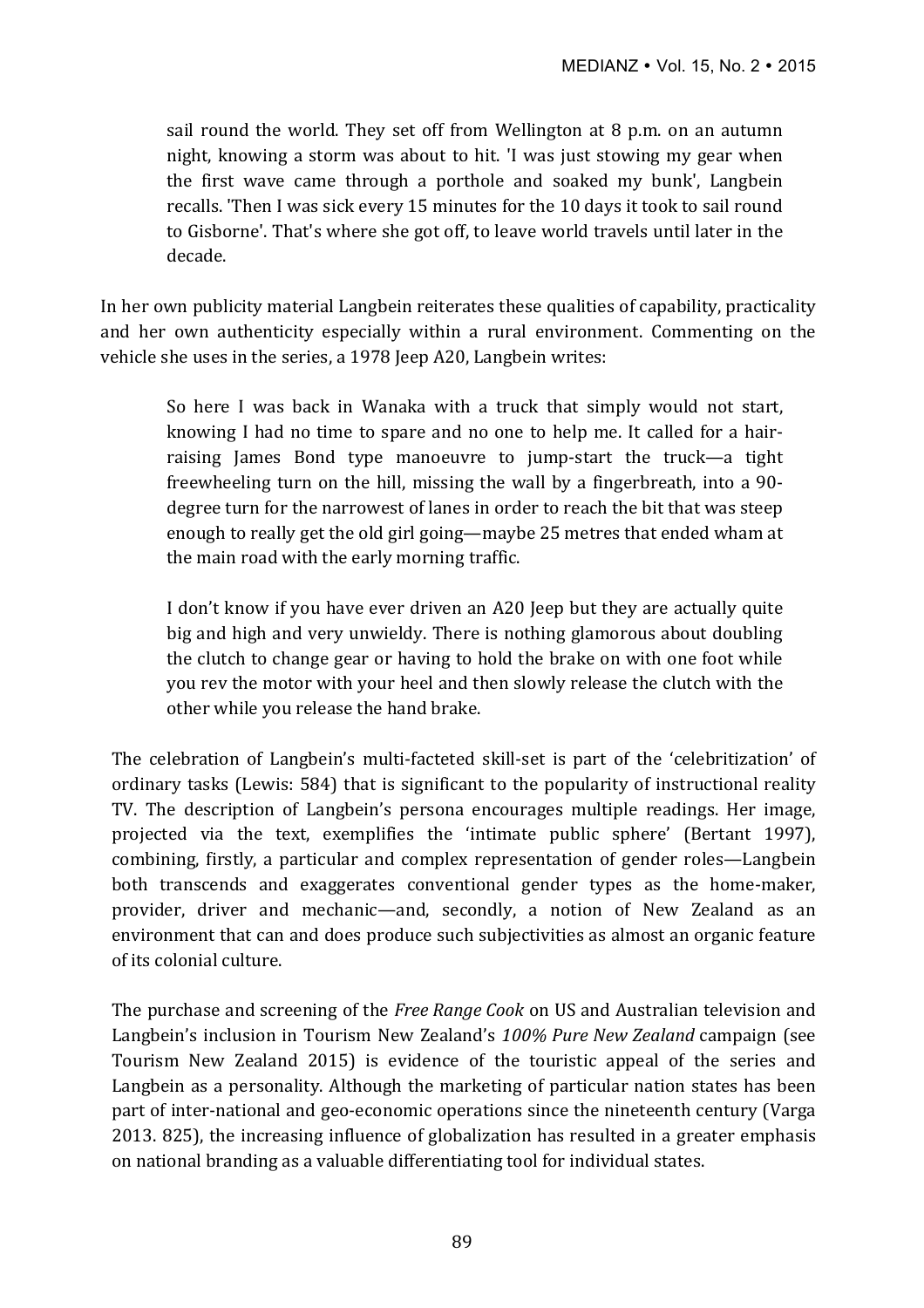Nation branding is influential in different ways depending on what audiences are being targeted. For an international audience, images and ideals of a given nation state are used to attract investment and capital in various forms. 'Both traditional and emerging market economies devote considerable financial resources that aim to establish and communicate a specific image of national identity with the "official" goal to attract tourists, skilled students and workforce, investments and to increase exports' (Varga, 828). In addition national branding strategies also influence the way domestic consumers and audiences view their own country by galvanizing the population by formalizing a positive nationalist ideal through existing media, marketing or cultural forms (829). As a neoliberal mechanism, nation branding operates on both an ideological and disciplinary level: perpetuating dominant beliefs and producing subjectivities. The concept of nation branding operates via a central contradiction: the perpetuation of an image of the nation as both exceptional and essential, while globalisation, as the political and economic force which fostered the phenomenon of nation branding, operated to radically de-historicize and re-define 'national identity as a capitalizable entity that mirrors neoliberal logic' (833).

Notwithstanding the erosion of political and economic sovereignty resulting from the prevailing neoliberal agenda, the nation remains culturally and politically significant. The branded version of the nation operates by drawing on the same elements that contribute to nationalism, these being what Eric Hobsbawm describes as 'invention of tradition' (1). Just as the process of nationalism serves to make natural and essential those aspects of political, economic and cultural life that bind a hitherto arbitrary collective of citizens (Anderson 1991), the branded nation re-produces attributes not just desirable in a touristic form, but also aspirational and designed to resonate with the cultural makeup of the citizenry irrespective of their own background. 'Nation branding is thought to enhance the cultural stability of the nation, to ameliorate social integration and cohesion by advancing national confidence, and to bring together local and national interests' (Varga, 829). For a nation to be successfully branded and marketed in the age of globalization there must be: i) the prevailing dominance of neoliberalism that fuels a widespread belief that the economic fortunes of the 'nation' (or corporate entities branded as the nation) have a corresponding impact on individual citizens; and ii) an acceptance of the dominant version of the national narrative and, equally, an acceptance that the negative consequences of this dominant narrative (colonialism being a significant example) may be downplayed or erased.

The multi-faceted aspect of nation branding is designed to transform the idealized version of national identity from a media text to an embodied experience for consumers. Through mediated and visceral experiences such as sports events, food, wine, and customer relations, alongside conventional marketing and advertising strategies, those charged with nation branding seek to engage domestic citizens into the role of embodied advocates. Citizens thus become 'brand ambassadors' and 'act and think in ways that are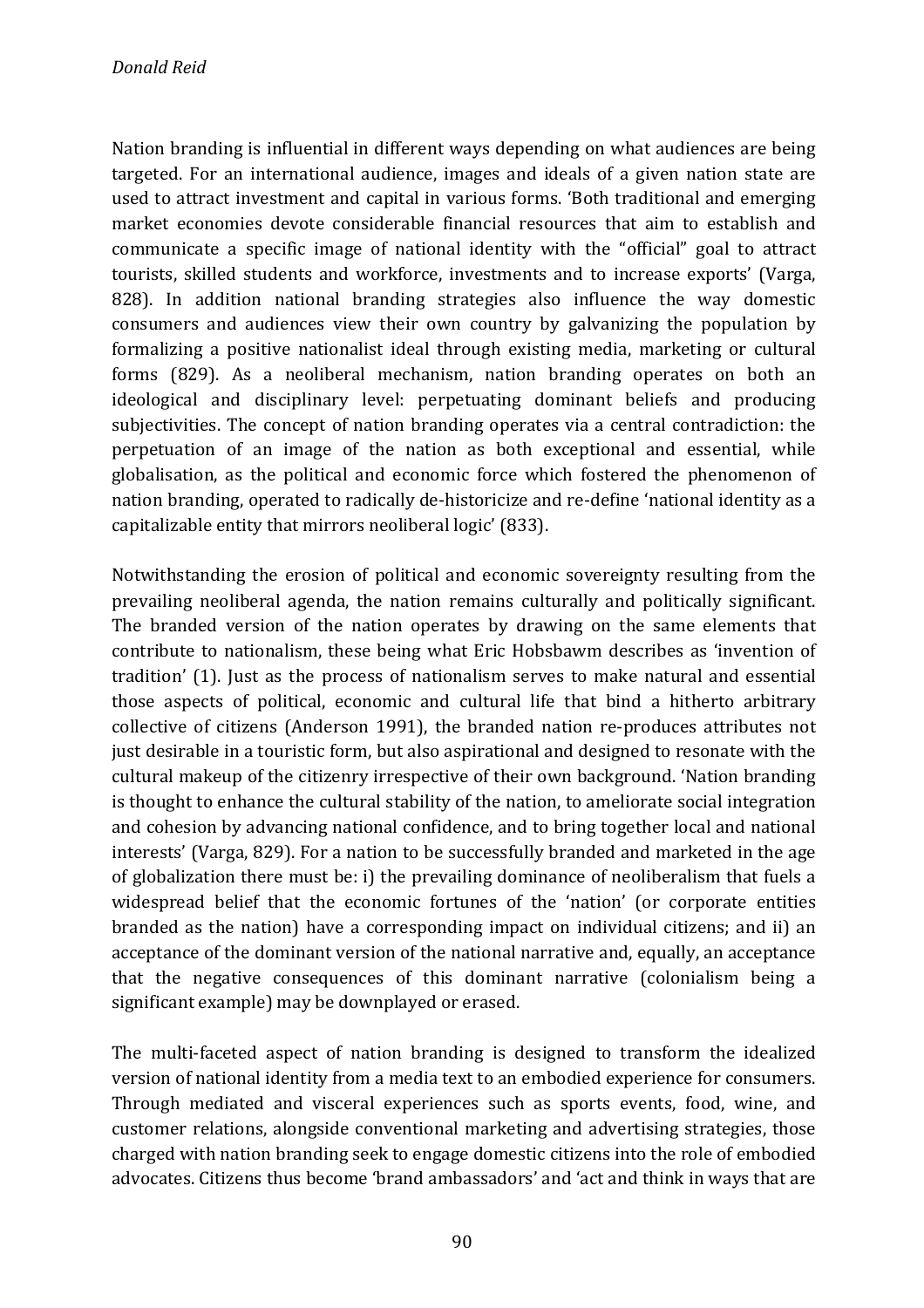well suited to the general contours of the national brand' (Varga, 836) and for individuals to regards themselves as stakeholders (Dinnie, 165). To successfully achieve that connection between the subject of the brand and its market, the message needs to have a high degree of authenticity, albeit a subjective form of authenticity, but one that both resonates and is identifiable enough for the "ambassadors" to carry with them. As noted above, the lifestyle portrayed in the *Free Range Cook* is exclusive but recognizable and attractive. Langbein's autobiography, divided into the popular version which is played on through the narrative of the series (that highlights her work on back country properties) and the well known but secondary narrative of her privileged life between Auckland and Wanaka, reflects neoliberal New Zealand through the valorisation of the self-made and self-sufficient entrepreneur. The elements that makeup Langbein's persona: the depiction of rural (read: natural) life and the capacity for economic selfsufficiency have been fundamental to the western concept of authenticity since the Enlightenment, and have grown in ideological dominance since the ascendency of the neoliberal agenda (Zukon 2008).

The cultural and mediated celebration of the self-sufficient individual conveniently bypasses that country's welfarist legacy and the modernist celebration of collectivism that formed the basis of New Zealand's international reputation during the midtwentieth century. However the skill of contemporary marketeers and media producers is not to ignore or disavow this aspect of history, but to subsume the various attractive messages into a coherent—though inconsistent—whole. Consistency, notes Grant (2006) suggests uniformity, an attribute out of step with the articulation of globalisation, the attraction of inclusion and diversity, and consumer gratification. The *Free Range Cook* conveys an unreliable notion of what constitutes New Zealand life, but within a narrative framework of ideologically neutral modality. Such action represents a political statement affirming the primacy of a neoliberal agenda within New Zealand's cultural identity. Whilst the overt elements associated both monetarism and the disciplinary zeal of makeover texts are replaced with a gentle narrative of selfsufficiency and even (although not politically loaded) celebration of non-consumption. Thus the wider implications of the text reveal an association between the branded nation and the ideology of neoliberalism, and this association is perpetuated across a number of media fronts.

## **Conclusions**

As a textual form, lifestyle television provides something of a re-imagining of Reithian paternalism with programmes designed to improve the viewers' lives through practical instruction. But despite similarities in subject matter and style between lifestyle and instructional programmes, the two forms differ in the political and ideological frameworks that underpin the text. Rather than a guide towards completing a task, lifestyle television provides a guide towards an ideal subjectivity. As a set of practices and guiding a guiding political and cultural force, the principles of neoliberalism drive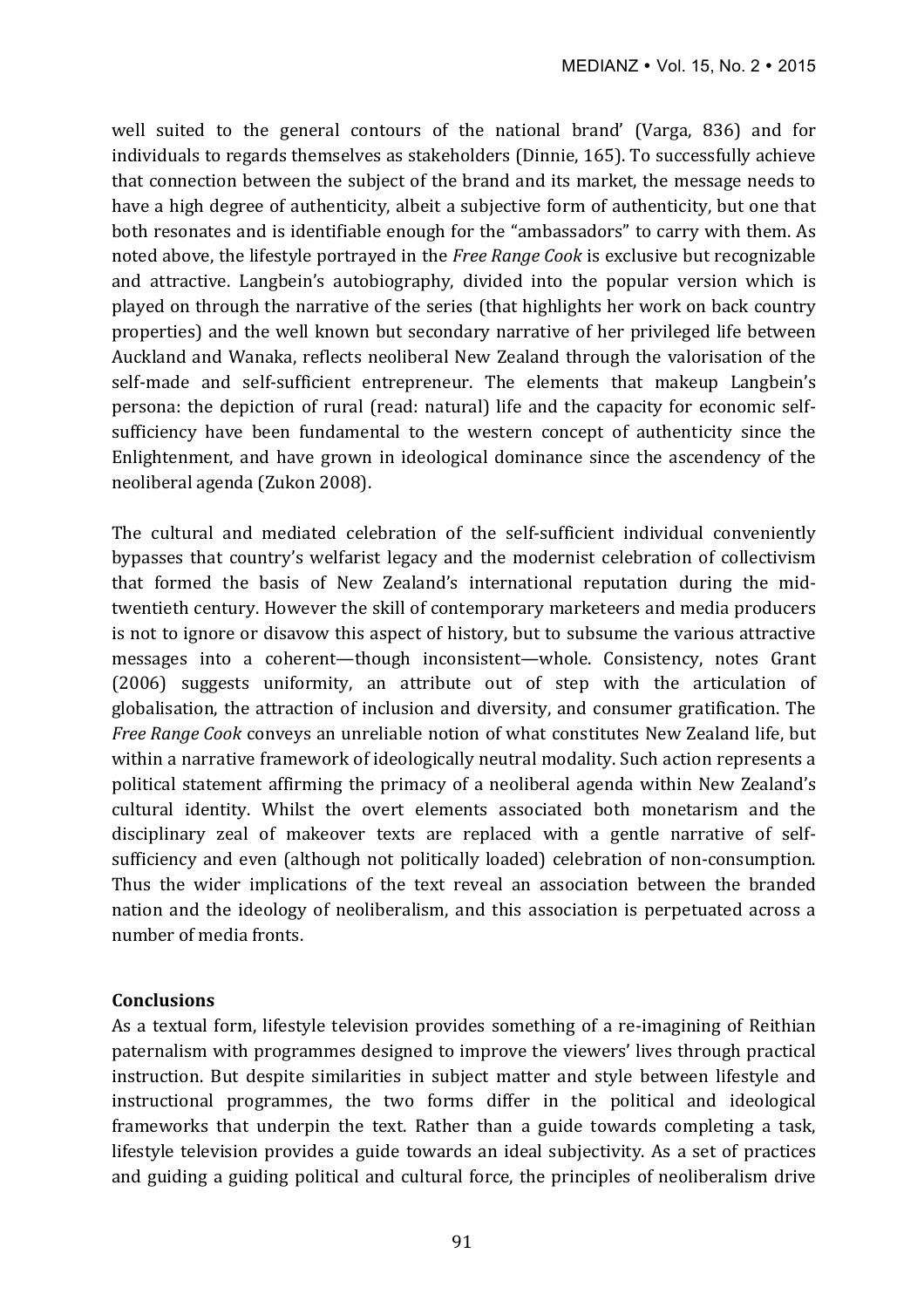the narrative construction of lifestyle texts. In the makeover genre (as a distinct, but related sub-genre to lifestyle television) the narrative revolves around the transformation of the individual from an un-disciplined subject to a self-disciplined one. In the vears since the Global Financial Crisis the lifestyle genre, with a greater emphasis on craft, has become popular as the culture of downsizing and self-sufficiency gains political and cultural cache. Whist the tone of lifestyle television suggest something contradictory to the overt governmentality through which makeover TV operates, the craft genre—often guided by the expert-celebrity host—also perpetuates the dominant neoliberal agenda, through both the narrative regimes that promote particular practices but also via the reiteration of modes of living that are simultaneously recognizable and unattainable. 

In the New Zealand context, the on and off-screen persona of Annabel Langbein represents this recognizable but unattainable ideal. The twin elements of Langbein's media presence—the series narrative focusing domestic craft, and the extra-textual narrative celebrating her material privilege—are both features of the wider neoliberal ideology that is integral to the contemporary New Zealand popular narrative and are reiterated in national branding campaigns. These elements constitute a primary contradiction: the influences of neoliberal globalization that wield powerful commodifying influences, versus the anchoring essential qualities of the nation state (signified in rural-ness, food production and the quality of individual self-sufficiency apparent in the *Free Range Cook*). This contradiction is resolved through the prevailing neoliberal agenda. The aspiration appeal of Langbein's lifestyle is normalized by the everyday discourse of individualism and capitalism fuelled by the cultural familiarity of rural-ness shared by domestic and international audiences alike, and the commodification of national identity has become equally mundane via the processes of globalization. 

# **Notes**

1. According to the Real Estate Institute of New Zealand, current (December 2015) figures show the media house price in Auckland as the highest in New Zealand at \$770,000 and the Queenstown Lakes District, which includes Wanaka, as the second highest at \$560,000 (https://www.reinz.co.nz/residential-property-data-gallery). Within the widespread Auckland market Remuera is among the most expensive suburbs, with the current average house price being \$1.7 million (http://www.hometopia.co.nz/help-mesell/suburbs/agenttype/view/propertyid/78),

# **References**

Anderson, B. 1991. *Imagined Communities: Reflections on the Origin and Spread of Nationalism*. London: Verso.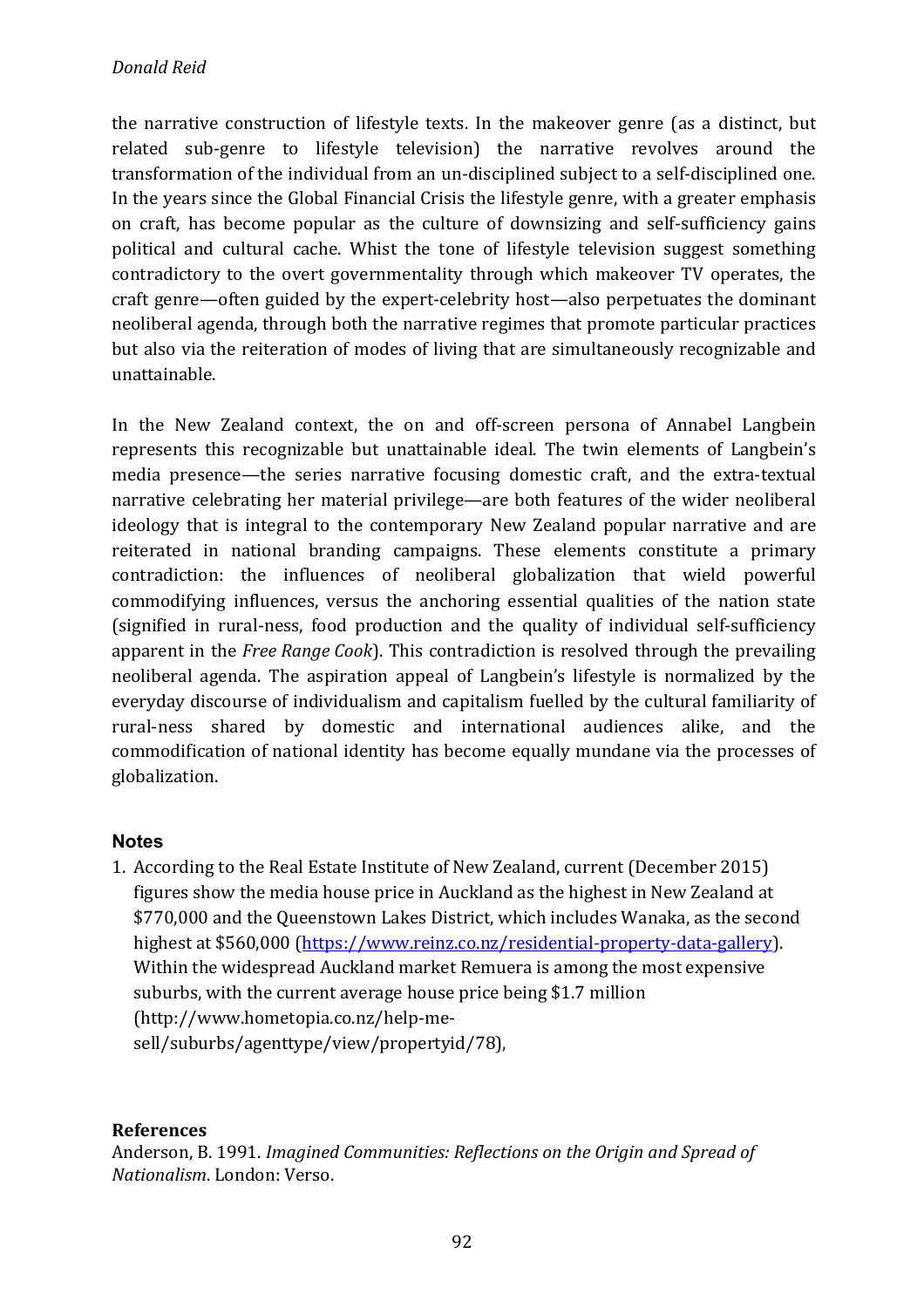Andrejevic, M. 2003. *Reality TV: The Work of Being Watched*. Lanham: Rowman and Littlefield.

Avery, T. 2006. *Radio Modernism—Literature, Ethics and the BBC 1922-1938*. Aldershot: Ashgate.

Barnett, C, N. Clarke, P. Cloke and A. Malpass. 2008. 'The Elusive Subjects of Neoliberalism'. *Cultural Studies* 22 (5): 624-53.

Bauman, Z. 2011. *Culture in a Liquid Modern World*. Cambridge: Polity.

Bell, V. 1996. 'The promise of liberalism and the performance of freedom'. In *Foucault* and Political Reason—Liberalism, Neo-liberalism and Rationalities of Government. Edited by A. Barry, T. Osbourne and N. Rose, 81-98. London: University of Chicago Press.

Berlant, L. 1997. The Queen of America goes to Washington City: Essays on Sex and *Citizenship*. Durham: Duke University Press.

Berlant, L. 2011 *Cruel Optimism*. Durham & London: Duke University Press.

Brunsdon, C., C. Johnson, R. Moseley and H. Wheatley. 2001. Factual entertainment on British television: The Midlands TV Research Group's 8-9 Project'. *European Journal of Cultural Studies* 4 (1): 29-62.

Brunsdon, C. 2004. 'Life-styling Britain: The 8-9 slot on British Television'. In *Television After TV: Essays on a Medium in Transition.* Edited by Lynn Spigel and Jan Olsson, 75-92. Durham and London: Duke University Press.

Chaney, D. 1996. *Lifestyles*. London: Routledge.

Collins, S and T. Keesing. 1987. *Rogernomics: Is There a Better Way?* Wellington: Pitman Publishing New Zealand.

Colloca, S. 2014. *Made in Italy with Silvia Colloca.* Television Program. Sydney: SBS.

Consedine, B. 1988. 'Inequality and the Egalitarian Myth'. In *Culture and Identity in New* Zealand. Edited by D. Novitz and B. Willmott, 172-85. Wellington: GP Books.

Deans, J. 2013. 'Jamie Oliver bemoans chips, cheese and giant TV of modern day poverty'. *The Guardian,* 27 August. http://www.theguardian.com/lifeandstyle/2013/aug/27/jamie-oliver-chips-cheesemodern-day-poverty

Dinnie, K. 2016. *Nation Branding: Concepts, Issues, Practices* 2<sup>nd</sup> Ed. London and New York: Routledge.

Grant, J. 2006. *The Brand Innovation Manifesto: How to Build Brands, Redefine Markets & Defy Conventions*. London: Wiley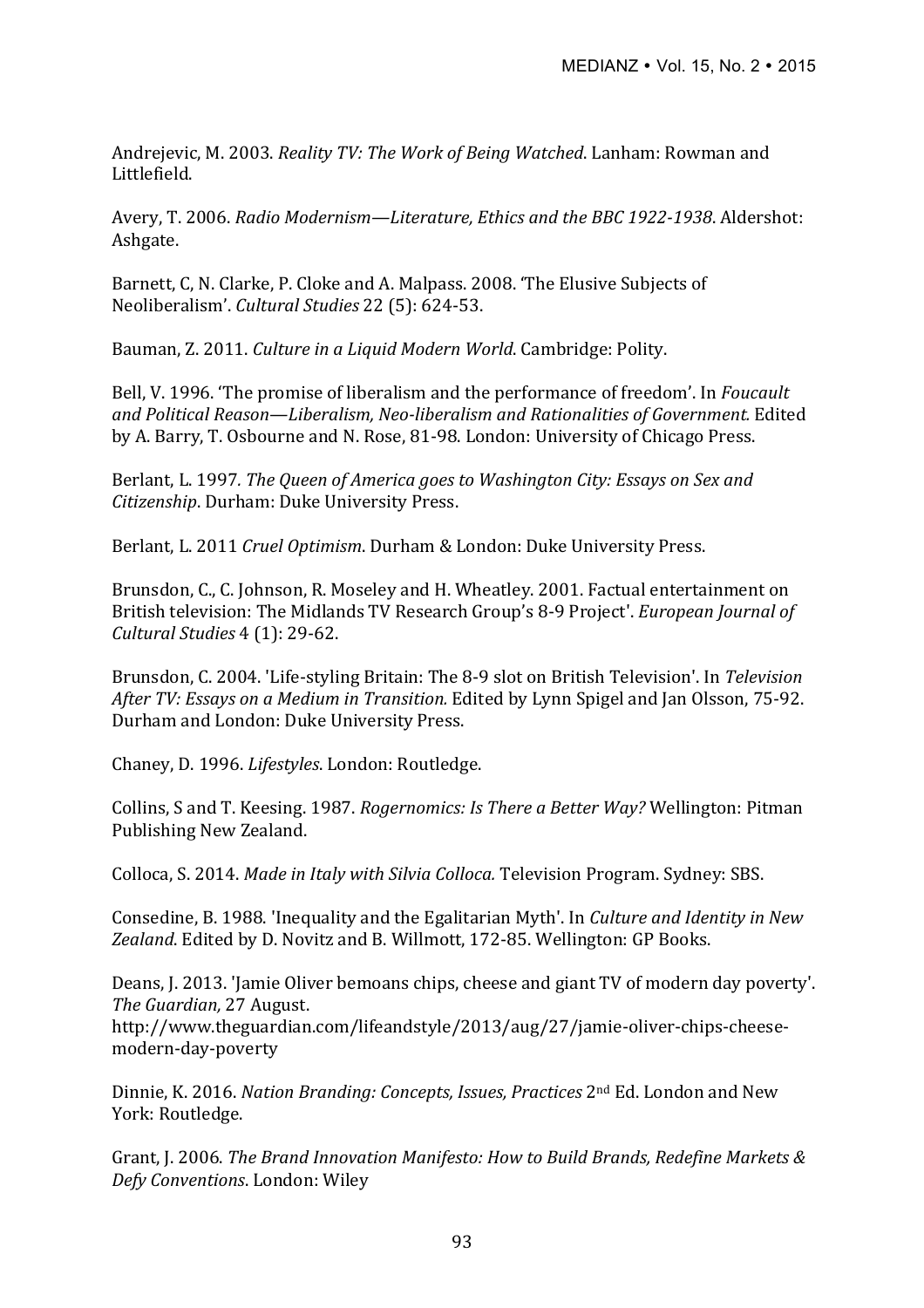Hall, S. 1988. 'A Toad in the Garden: Thatcherism among the Theorists'. In *Marxism and the Interpretation of Culture.* Edited by C. Nelson and L. Grossberg, 35-58. Urbana and Chicago: University of Illinois Press.

Hall, S. 1998. 'The Going Nowhere Show'. In *The New Labour Reader*. Edited by A. Chadwick and R. Heffernan. Cambridge: Polity.

Harvey, D. 2005. A Brief History of Neoliberalism. New York: Oxford University Press.

Hesmondhalgh, D. 2006. 'Bourdieu, the Media and Cultural Production'. *Media, Culture and Society* 28 (2): 211-31.

Hobsbawm, E. 1983. 'Introduction—Inventing Traditions'. In *The Invention of Tradition*. Edited by E. Hobsbawm and T. Ranger, 1-14. Cambridge: Cambridge University Press.

Larner, W. 2000. 'Neo-liberalism: Policy, Ideology, Governmentality', *Studies in Political Economy* 63: 5-25.

Lewis, T. 2010. 'Branding, Celebritization and the Lifestyle Expert'. *Cultural Studies* 24  $(4): 580-98.$ 

Lury, C. 2004. *Brands: The Logos of the Global Economy*. New York: Routledge.

McRobbie, A. 2004. 'Notes on "What Not To Wear" and post-feminist symbolic violence'. *Sociological Review* 52: 99-109.

Newman, Z. 2015 "Hands Up, Don't Shoot": Policing, Fatal Force, and Equal Protection in the Age of Colorblindness'. *Hastings Law Review Quarterly* 43: 117.

Ouellette, L, and J. Hay. 2008. 'Makeover Television, Governmentality and the Good Citizen'. *Continuum: Journal of Media and Cultural Studies* 22 (4): 471-84.

Perry, N. 1994. *The Dominion of Signs: Television, Advertising and Other New Zealand Fictions*. Auckland: Auckland University Press.

Potter, L. and C. Westall. 2013. 'Neoliberal Britain's Austerity Foodscape: Home Economics, Veg Patch Capitalism and Culinary Temporality'. *New Formations* 80: 155- 78.

Purvis, T. and A. Hunt. 1999. 'Identity versus Citizenship: Transformations in the Discourses and Practices of Citizenship'. *Social Legal Studies* 8: 457-82.

Rose, N. 1996. 'Governing "Advanced" Liberal Democracies'. In *Foucault and Political Reason: Liberalism, Neo-liberalism and Rationalities of Government. Edited by A. Barry, T.* Osborne and N. Rose, 37-64. Chicago: University of Chicago Press.

Rose, N. 1999. *Governing the Soul: The Shaping of the Private Self,* 2<sup>nd</sup> Ed. London: Free Association Books.